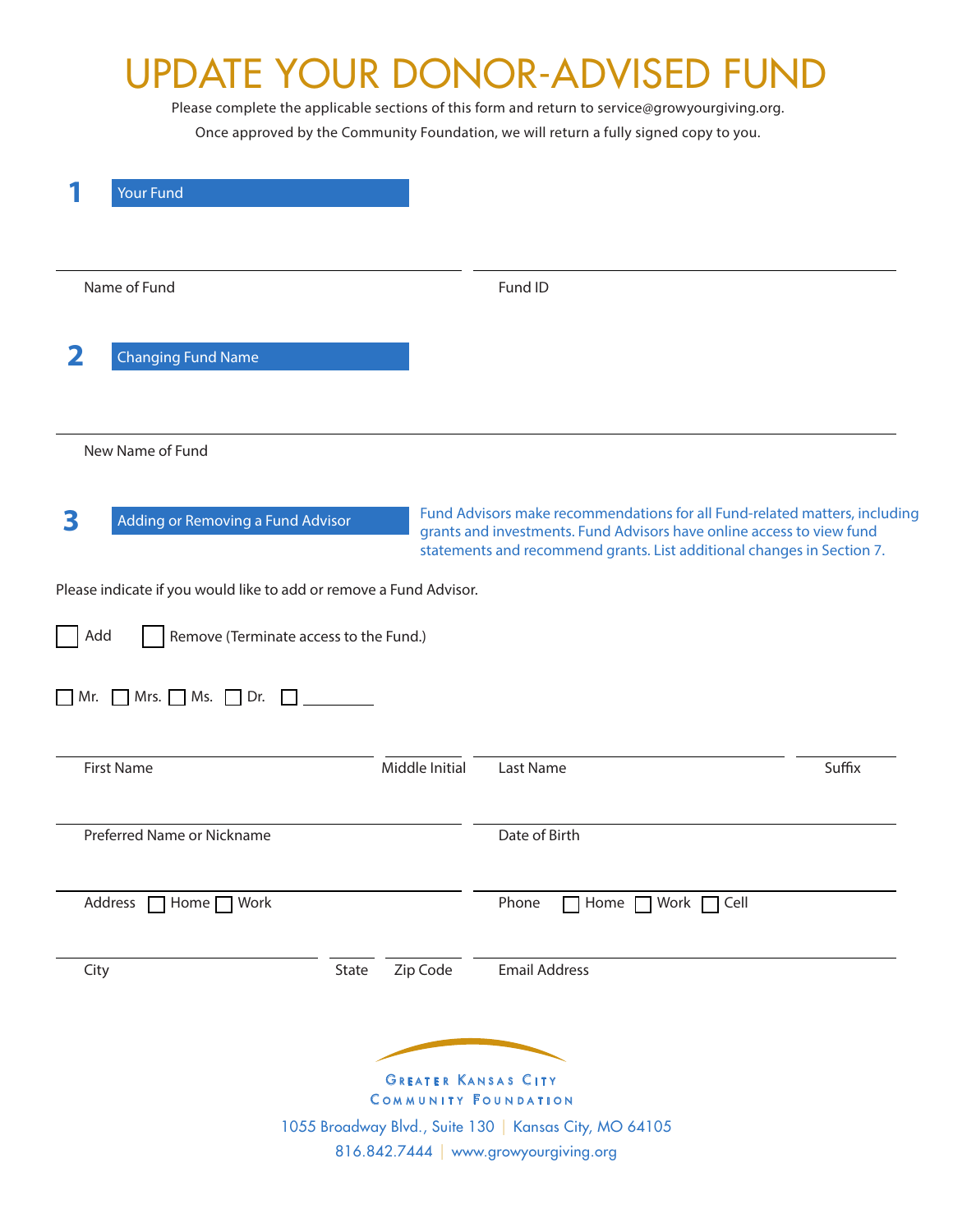| 4<br>Adding or Removing a Successor Advisor                                                                                 |                                        | Successor Advisors make grant and investment recommendations for<br>the Fund after the Fund Advisors are no longer able or willing to do so.<br>List additional changes in Section 7.                                  |                             |  |  |
|-----------------------------------------------------------------------------------------------------------------------------|----------------------------------------|------------------------------------------------------------------------------------------------------------------------------------------------------------------------------------------------------------------------|-----------------------------|--|--|
| Please indicate if you would like to add or remove a Successor Advisor.                                                     |                                        |                                                                                                                                                                                                                        |                             |  |  |
| Add                                                                                                                         | Remove (Terminate access to the Fund.) |                                                                                                                                                                                                                        |                             |  |  |
| Mrs. Ms. Dr.<br>  Mr.                                                                                                       |                                        |                                                                                                                                                                                                                        |                             |  |  |
| <b>First Name</b>                                                                                                           | Middle Initial                         | Last Name                                                                                                                                                                                                              | Suffix                      |  |  |
| Preferred Name or Nickname                                                                                                  |                                        | Date of Birth                                                                                                                                                                                                          |                             |  |  |
| Address<br>$\Box$ Home $\Box$ Work                                                                                          |                                        | Phone<br>Home $\Box$                                                                                                                                                                                                   | Work $\Box$ Cell            |  |  |
| City                                                                                                                        | Zip Code<br>State                      | <b>Email Address</b>                                                                                                                                                                                                   |                             |  |  |
| Relationship to Fund Advisor(s)                                                                                             |                                        |                                                                                                                                                                                                                        |                             |  |  |
| 5<br><b>Successor Advisor(s)</b>                                                                                            |                                        |                                                                                                                                                                                                                        |                             |  |  |
| Please indicate how you would like your Successor Advisor(s) to act when making recommendations for the Fund. (Select One): |                                        |                                                                                                                                                                                                                        |                             |  |  |
| Independently                                                                                                               | <b>By Majority</b>                     |                                                                                                                                                                                                                        | <b>By Unanimous Consent</b> |  |  |
| 6<br>Adding or Removing Professional Advisor(s)                                                                             |                                        | Professional advisors include accountants, attorneys, and financial<br>advisors with whom the Community Foundation may share information<br>about your Fund should they inquire. List additional changes in Section 7. |                             |  |  |
| Please indicate if you would like to add or remove a professional advisor who can receive information about your Fund.      |                                        |                                                                                                                                                                                                                        |                             |  |  |
| Add                                                                                                                         | Remove (Terminate access to the Fund.) |                                                                                                                                                                                                                        |                             |  |  |
| Professional Advisor Name & Profession                                                                                      |                                        | Firm Name                                                                                                                                                                                                              |                             |  |  |
| If you wish to change how your Fund is invested, please complete and return the Investment Recommendation Form.             |                                        |                                                                                                                                                                                                                        |                             |  |  |